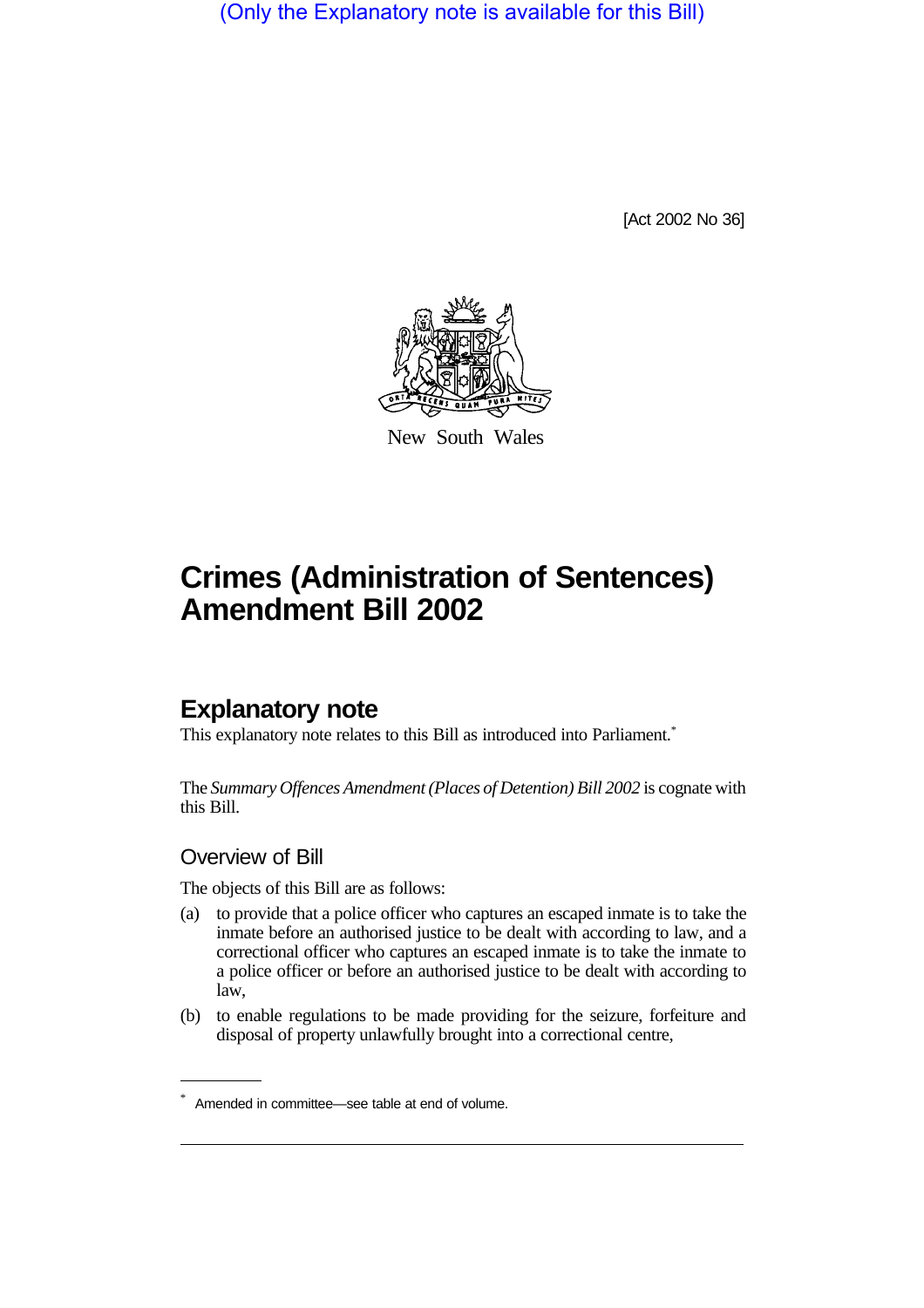Crimes (Administration of Sentences) Amendment Bill 2002 [Act 2002 No 36]

Explanatory note

- (c) to remove the requirement that a victim of a serious offence must have the approval of the Parole Board in order to make an oral submission about the possible release of the offender on parole,
- (d) to extend the exemption from personal liability for correctional officers to correctional officers exercising their functions in respect of searching persons in or in the immediate vicinity of a place of detention.

#### Outline of provisions

**Clause 1** sets out the name (also called the short title) of the proposed Act.

**Clause 2** provides for the commencement of the proposed Act on a day or days to be appointed by proclamation.

**Clause 3** is a formal provision giving effect to the amendments to the *Crimes (Administration of Sentences) Act 1999* (*the Principal Act*) set out in Schedule 1.

### **Schedule 1 Amendments**

**Schedule 1 [1]** amends section 39 of the Principal Act to require a police officer or correctional officer who arrests an escaped inmate to take the inmate before an authorised justice. Currently, section 39 requires an escaped inmate to be taken to the nearest appropriate correctional centre.

The proposed amendment aligns the procedures following an arrest of an escaped inmate under the Principal Act with the procedures under section 352AA of the *Crimes Act 1900* for the arrest of a prisoner who is unlawfully at large. A prisoner who is "unlawfully at large" is a prisoner who is at large, otherwise than by reason of having escaped from lawful custody, at a time when the person is required by law to be in custody.

**Schedule 1 [3]** enables regulations to be made for or with respect to the seizure, forfeiture and disposal of property unlawfully brought into a correctional centre.

**Schedule 1 [4] and [5]** enable the victim of a serious offence to make oral submissions to the Parole Board, without requiring the approval of the Parole Board.

**Schedule 1 [2]** provides that the section of the Principal Act authorising the use of dogs to maintain good order and security in a correctional centre does not limit any other power of a correctional officer to use a dog. This amendment is consequential to an amendment providing for searches of persons in or in the